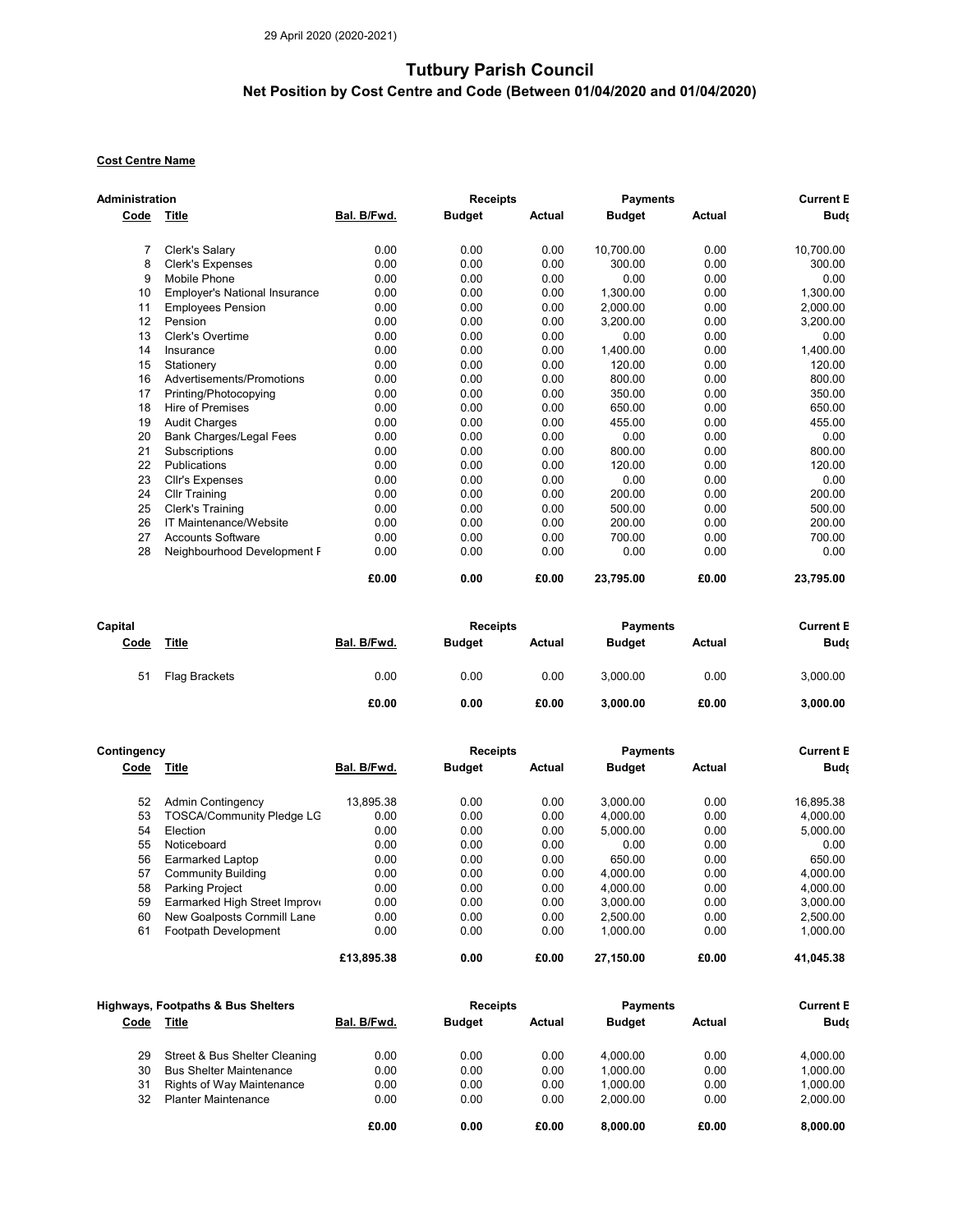| Income      |                               |             | <b>Receipts</b> |        | <b>Payments</b> |        | <b>Current E</b> |
|-------------|-------------------------------|-------------|-----------------|--------|-----------------|--------|------------------|
| <b>Code</b> | <u>Title</u>                  | Bal. B/Fwd. | <b>Budget</b>   | Actual | <b>Budget</b>   | Actual | <b>Buds</b>      |
|             | Precept                       | 0.00        | 44.041.21       | 0.00   | 0.00            | 0.00   | $-44.041.21$     |
|             | <b>ESBC Tax Support</b>       | 0.00        | .541.44         | 0.00   | 0.00            | 0.00   | $-1.541.44$      |
| 3           | Interest                      | 0.00        | 11.00           | 0.00   | 0.00            | 0.00   | $-11.00$         |
| 4           | <b>Playing Fields Charges</b> | 0.00        | 500.00          | 0.00   | 0.00            | 0.00   | $-500.00$        |
| 5           | <b>Other Grants/Donations</b> | 0.00        | 0.00            | 0.00   | 0.00            | 0.00   | 0.00             |
| 6           | VAT Reclaim                   | 0.00        | 0.00            | 0.00   | 0.00            | 0.00   | 0.00             |
|             |                               | £0.00       | 46,093.65       | £0.00  | 0.00            | £0.00  | -46,093.65       |

| Parks & Open Spaces |                                  |             | <b>Receipts</b> |        | <b>Payments</b> | <b>Current E</b> |             |
|---------------------|----------------------------------|-------------|-----------------|--------|-----------------|------------------|-------------|
| Code                | Title                            | Bal. B/Fwd. | <b>Budget</b>   | Actual | <b>Budget</b>   | Actual           | <b>Budc</b> |
| 33                  | <b>Playing Fields Rents</b>      | 0.00        | 0.00            | 0.00   | 0.00            | 0.00             | 0.00        |
| 34                  | Playing Field Maintenance        | 0.00        | 0.00            | 0.00   | 3.000.00        | 0.00             | 3.000.00    |
| 35                  | Playing Fields Mowing Contrac    | 0.00        | 0.00            | 0.00   | 3.200.00        | 0.00             | 3.200.00    |
| 36                  | Changing Room Maintenance        | 0.00        | 0.00            | 0.00   | 2.000.00        | 0.00             | 2.000.00    |
| 37                  | Caretaker Contract               | 0.00        | 0.00            | 0.00   | 0.00            | 0.00             | 0.00        |
| 38                  | Changing Room Power & Wate       | 0.00        | 0.00            | 0.00   | 850.00          | 0.00             | 850.00      |
| 39                  | <b>Closed Church Yard Mowing</b> | 0.00        | 0.00            | 0.00   | 3.000.00        | 0.00             | 3.000.00    |
| 40                  | Churchyard Maintenance/War I     | 0.00        | 0.00            | 0.00   | 3.000.00        | 0.00             | 3.000.00    |
| 41                  | Elm Lane                         | 0.00        | 0.00            | 0.00   | 200.00          | 0.00             | 200.00      |
| 42                  | Triangle & Park Pale Maintena    | 0.00        | 0.00            | 0.00   | 1.000.00        | 0.00             | 1.000.00    |
|                     |                                  | £0.00       | 0.00            | £0.00  | 16.250.00       | £0.00            | 16.250.00   |

| <b>Section Charities &amp; 137</b> |                                      | <b>Receipts</b> |               |           | <b>Payments</b> | <b>Current B</b> |           |
|------------------------------------|--------------------------------------|-----------------|---------------|-----------|-----------------|------------------|-----------|
| Code                               | Title                                | Bal. B/Fwd.     | <b>Budget</b> | Actual    | <b>Budget</b>   | Actual           | Budç      |
| 43                                 | Grants                               | 0.00            | 0.00          | 0.00      | 3,500.00        | 0.00             | 3,500.00  |
| 44                                 | Flower & Bulb Planting               | 0.00            | 0.00          | 0.00      | 0.00            | 0.00             | 0.00      |
| 45                                 | <b>Christmas Decorations</b>         | 0.00            | 0.00          | 0.00      | 600.00          | 0.00             | 600.00    |
| 46                                 | <b>Tutbury Events/Commemoratic</b>   | 0.00            | 0.00          | 0.00      | 0.00            | 0.00             | 0.00      |
| 47                                 | Remembrance Day                      | 0.00            | 0.00          | 0.00      | 400.00          | 0.00             | 400.00    |
| 48                                 | Town Twinning LGA 1972 s144          | 0.00            | 0.00          | 0.00      | 1,000.00        | 0.00             | 1,000.00  |
| 49                                 | <b>TVN</b>                           | 0.00            | 0.00          | 0.00      | 0.00            | 0.00             | 0.00      |
| 50                                 | <b>Best Kept Village Competition</b> | 0.00            | 0.00          | 0.00      | 300.00          | 0.00             | 300.00    |
|                                    |                                      | £0.00           | 0.00          | £0.00     | 5,800.00        | £0.00            | 5,800.00  |
| NET TOTAL                          |                                      | £13,895.38      | 46,093.65     | £0.00     | 83,995.00       | £0.00            | 51,796.73 |
|                                    | Total balance brough forward         |                 |               | 51,796.73 |                 |                  |           |
| <b>ESBC income tax</b>             |                                      |                 |               | 2001      |                 |                  |           |
| Precept                            |                                      |                 |               | 45846.08  |                 |                  |           |
|                                    |                                      |                 |               |           |                 |                  |           |
|                                    |                                      |                 |               | 99,643.81 |                 |                  |           |
|                                    | <b>Total income</b>                  |                 |               | 83995     |                 |                  |           |
|                                    | <b>Budget</b>                        |                 |               | 5000      |                 |                  |           |
|                                    | Open spave contingences              |                 |               |           |                 |                  |           |
|                                    | <b>Unallocated budget</b>            |                 |               | 10,648.81 |                 |                  |           |
|                                    |                                      |                 |               |           |                 |                  |           |

Current Balance = Balance B/Fwd - (Receipt Budget - Actual Receipt) + (Payment Budget - Actual Payments)<br> *Created by*  $\Box$  **Scribe** 

Page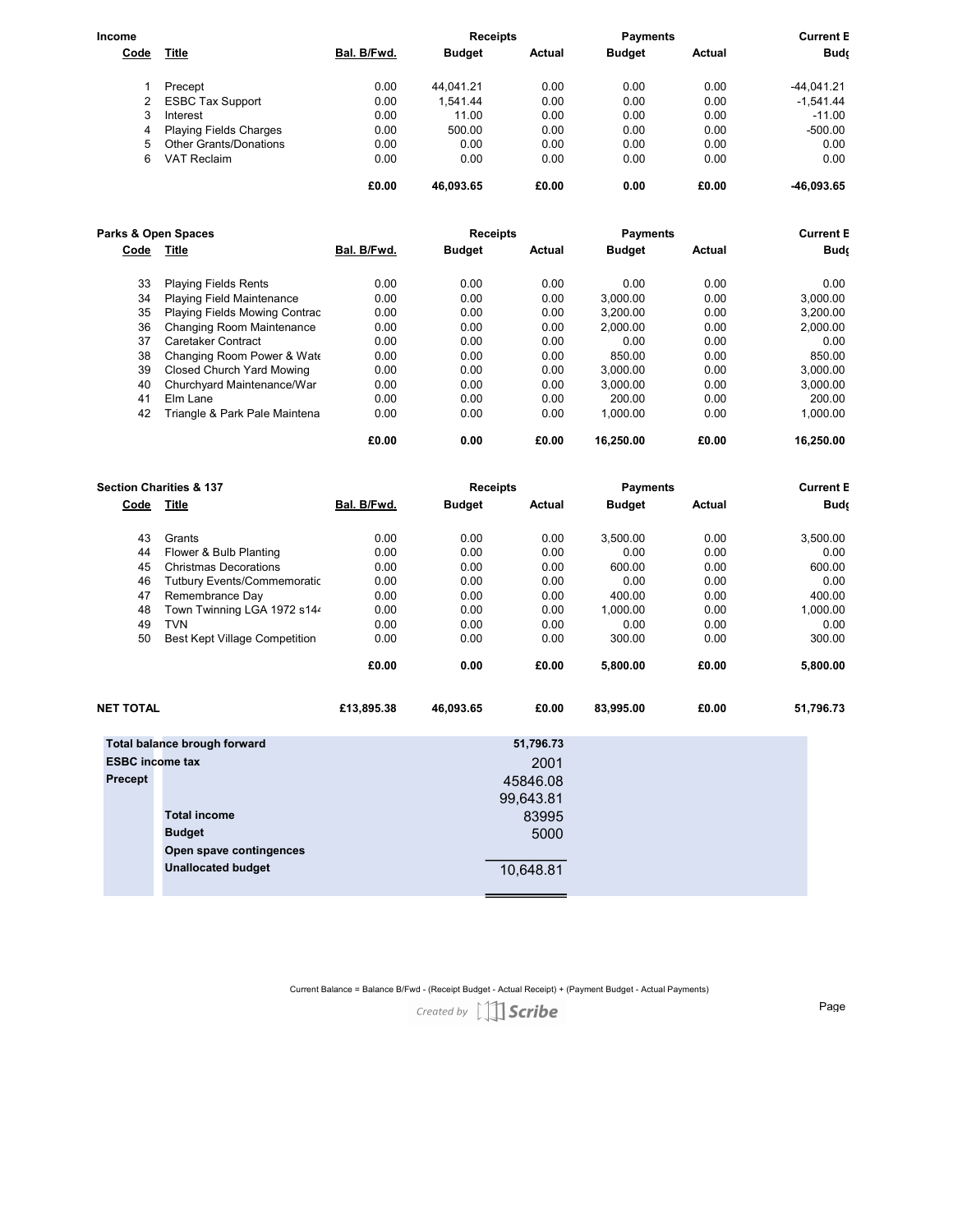kalance jet

kalance jet

**Salance** jet

kalance jet